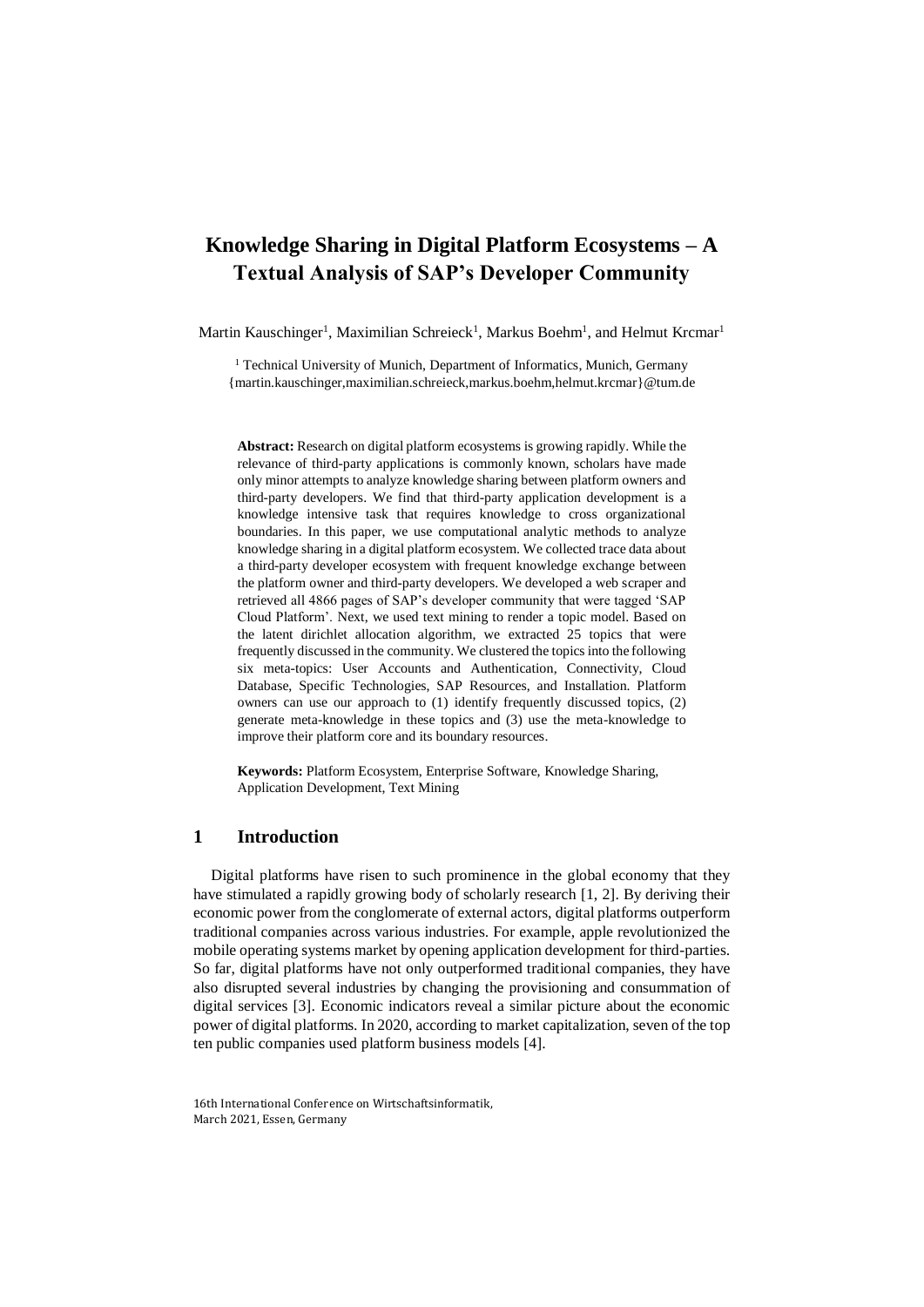On an abstract level, platforms describe the notion of providing a technological system that acts as a foundation upon which other firms can develop complementary products, technologies or services [5]. Tiwana, Konsynski and Bush [6, p.675] adapted the notion of platforms to the software context and define a digital platform 'as the extensible codebase of a software-based system that provides core functionality shared by the modules that interoperate with it and the interfaces through which they interoperate'.

As platforms bring together a variety of actors, they depend on so-called network effects [7]. These effects are best described as the increase of utility that a user derives from the consumption of a good or service for every other person consuming the same good or service [8]. In other words, network effects imply that a technology's usefulness increases as the number of user increases [7]. This coherency is often illustrated by using the telephone as an example. The first telephone did not have any value for its owner because other callable telephones did not exist. However, this changes as soon as other telephones enter the network. Then, the value increases for every new telephone [9]. As of now, researchers produced a plethora of scholarly articles that stress the importance of network effects for curating platform ecosystems [e.g. 10, 11]. For example, a big proportion of Amazon's retailing success originates from the large network of independent retailers that sell their products on Amazon's marketplace. Another example are mobile operating systems. The large variety of apps being available on Android's Playstore or Apple's Appstore were significant drivers for their success. On the contrary, Microsoft's Windows Phone failed miserably due to missing third-party applications.

We adopt the view of Hein et al. [3] that 'a digital platform ecosystem comprises a platform owner that implements governance mechanisms to facilitate value-creating mechanisms on a digital platform between the platform owner and an ecosystem of autonomous complementors and consumers'. Besides the widespread success of digital platforms in consumer markets, more and more companies adopt platform-based business models in business-to-business markets. Thereby, the enterprise software market is no exception. In recent years, traditional ERP vendors such as Oracle and SAP have gotten into fierce competition with cloud-native companies such as Salesforce or ServiceNow. While the latter pursued a cloud platform strategy from their beginning, the former transition from on-premises system to cloud-based solutions. Generally speaking, the concept of app stores being implemented in enterprise software platforms (e.g. the SAP Cloud Platform or the Now Platform) is very similar to the ones that are known from mobile operating systems. The central element is the provisioning of a base system that comes with a marketplace that can be used to install and deploy new applications. Furthermore, the majority of applications are developed and maintained by third-parties [12, 13].

The widespread uptake of platform strategies creates several challenges for vendors of enterprise software [14-16]. On the one hand, vendors who previously sold onpremises systems have to cope with the increasingly complex information systems landscape of their customers. Nowadays, many enterprises use a mixture of onpremises and cloud solutions that result in difficulties with respect to technical integration [17]. Usually, the on-premises systems have gone through a long series of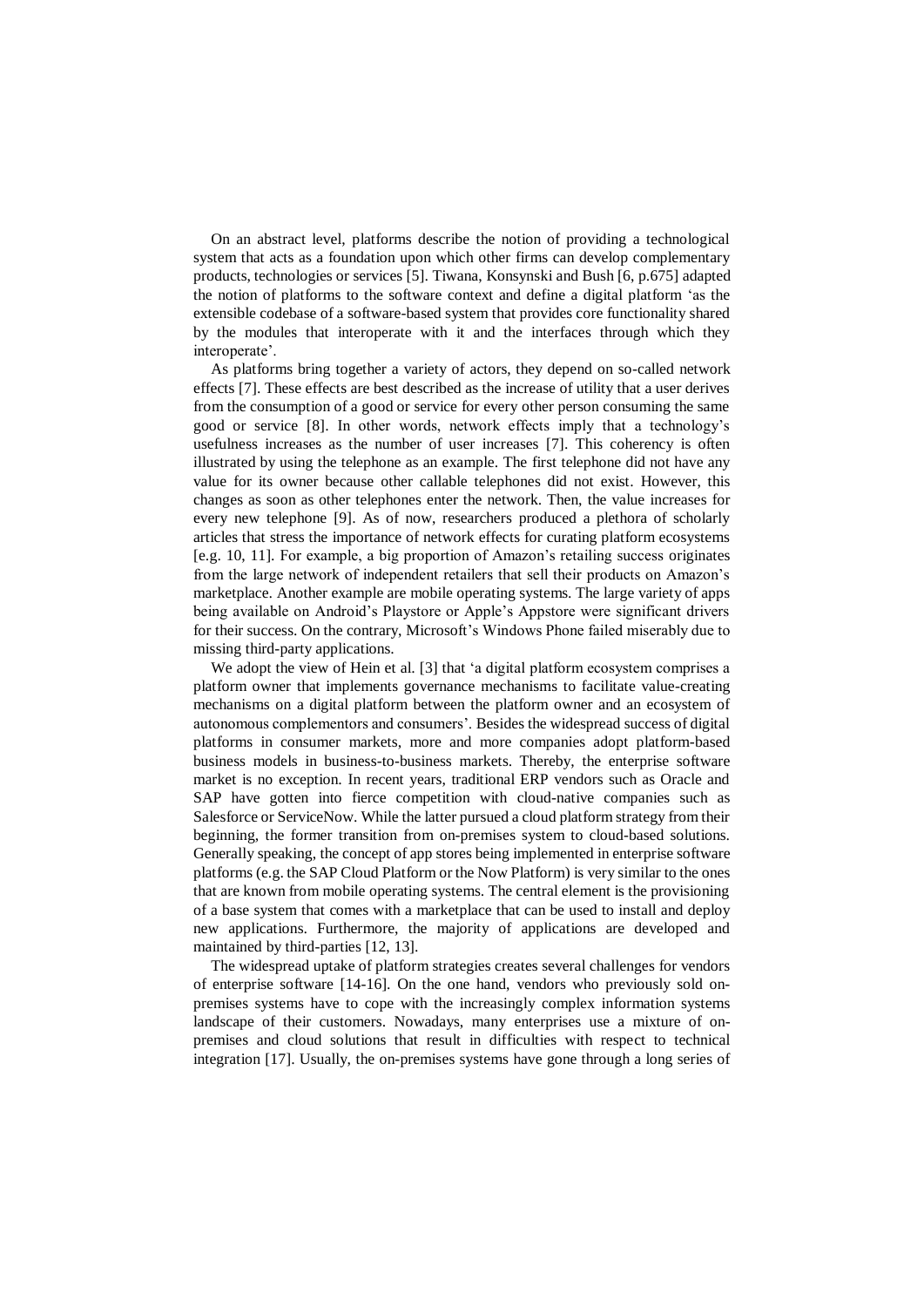update cycles and are inherently associated with legacy issues. Such legacy systems require additional integration tools to be compatible with modern cloud solutions. On the other hand, the uptake of platform strategies turns once product-based vendors of enterprise software into ecosystem curators. This shift requires platform owners to collaboratively develop and commercialize a shared technology with customers, consultants and third-party developers [14]. Consequently, those vendors have to shift their focus from product development to governing partnerships and complementary products [18-20].

To enable the development of third-party applications, platform owners have to share development related knowledge with third-party developers. As of yet, the scholarly discourse on knowledge sharing between platform owners and third-party developers was limited to the concept of boundary resources. Prior research identified three types of boundary resources: Software development kits (SDKs), application programming interfaces (APIs), and technical documentation [3, 19, 21]. These boundary resources ease third-party development by providing information about the platform's functionalities [21, 22]. We identified that platform owners use several additional resources to share knowledge with third-party developers. These resources consist but are not limited to tutorials, code snippets, online communities, trainings, and blogs [14].

In this paper, we study the role of sponsored online communities for knowledge sharing in digital platform ecosystems. In particular, we investigate how platform owners can use online community data to generate insights into their platform ecosystem. We find that this relatively unexplored area is worth investigating for several reasons. First, empirical evidence suggests that developers get a vast amount of knowledge from online communities [23, 24]. In that regard, third-party application development is no different. Second, we explored online communities of leading enterprise software vendors and discovered that these communities accumulated a vast amount of peer reviewed knowledge. In fact, Oracle's developer community consists of 3.7 million users, 2.2 million discussions and 7.8 million comments [25]. Salesforce's developer community features 264,000 discussions, without considering Salesforce's Trailblazer community or questions asked on StackExchange [26]. SAP's online community comprises 2.5 million questions of which 1.0 million have been answered. Additionally, the community has 2.8 million users and 123,000 blog posts [27]. Third, we argue that online communities have decent scaling potentials for platform owners. In such communities, third-party developers can share knowledge among one another with minimum moderation effort required by the platform owner.

For our study, we retrieved all 4866 pages of SAP's developer community that were tagged 'SAP Cloud Platform'. Next, we used text mining and rendered a topic model [28, 29]. Based on the latent dirichlet allocation algorithm [30], the model extracted 25 coherent topics that we clustered into the following six meta-topics: User Accounts and Authentication, Connectivity, Cloud Database, Specific Technologies, SAP Resources, and Installation.

With our findings we contribute to the discourse on digital platform ecosystem by providing researchers and practitioners with an analytic lens to study knowledge sharing between platform owners and third-party developers. Furthermore, we help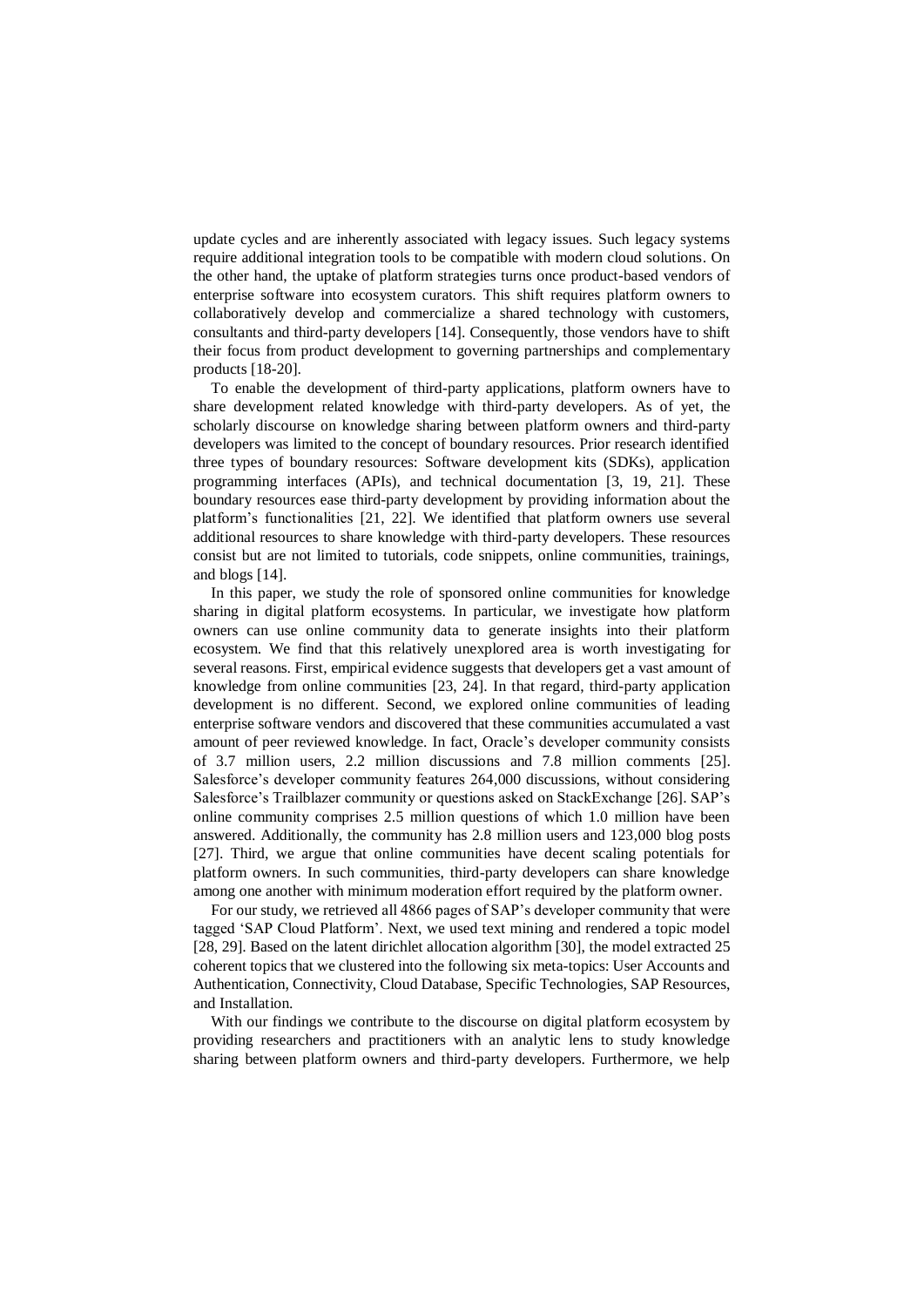platform owners to generate insights into their platform ecosystem by analyzing digital trace data. Platform owners can use these insights to improve the platform's attractiveness for third-party developers [22].

The remainder of the paper is structured as follows. In the next chapter, we clarify the theoretical background of the paper. This includes concepts such as modularization, boundary resources, knowledge sharing, and online communities. We conclude this chapter with our research question. In the third chapter, we report our study design. We also cover our case company, our dataset, and our research model and its parameters. In the fourth chapter, we report our results before interpreting them in chapter five. Finally, we summarize the contribution of our paper before we point out limitations and avenues for future research.

## **2 Theoretical Background**

The software industry is currently experiencing several changes that go hand in hand with a concept called software 'platformization'. This concept characterizes the process in which a platform owner creates access and interaction opportunities around the platform core [31]. Besides, software is getting more and more embedded into our daily personal and professional routines [9]. This embeddedness requires software systems which can execute services in a flexible and independent way. The majority of software vendors coped with these changes by transforming their former monolithic architectures into modular designs [16]. Baldwin and Clark [32, p. 1117] describe a system as modular 'if its parts can be designed independently but will work together to support the whole system'.

Platform ecosystem are built upon such modular designs to enable the development and execution of third-party applications. It is through their modularity that they leverage outside innovation and spur ecosystem growth [33]. Compared to traditional business models, this concept offers innovative ways for joint value creation between platform owners and external developers. On the one hand, platform owners can expand their service portfolio by integrating a new group of stakeholders into the value creation process [34]. Furthermore, third-party developers follow a solution-driven development approach, which is often unmatched by large and hierarchical organizations. On the other hand, third-party developers can use the platform's marketplace to distribute and sell their applications to a high number of potential customers [22]. By this means, developers can amortize their development costs significantly faster than by establishing own distribution channels.

Scholars and practitioners stress the relevance of boundary resources for cultivating platform ecosystems through third-party development [14, 35]. In a broad sense, platform boundary resources are any resources that help external developers in their development work [36]. In a more narrow sense, boundary resources can be defined as 'the software tools and regulations that serve as the interface for the arm's-length relationship between the platform owner and the application developer' [21, p. 176]. The boundary resource model by Ghazawneh and Henfridsson [21] describes the usage of boundary resources and the associated interplay between platform owners and thirdparty developers. According to this model, platform owners craft boundary resources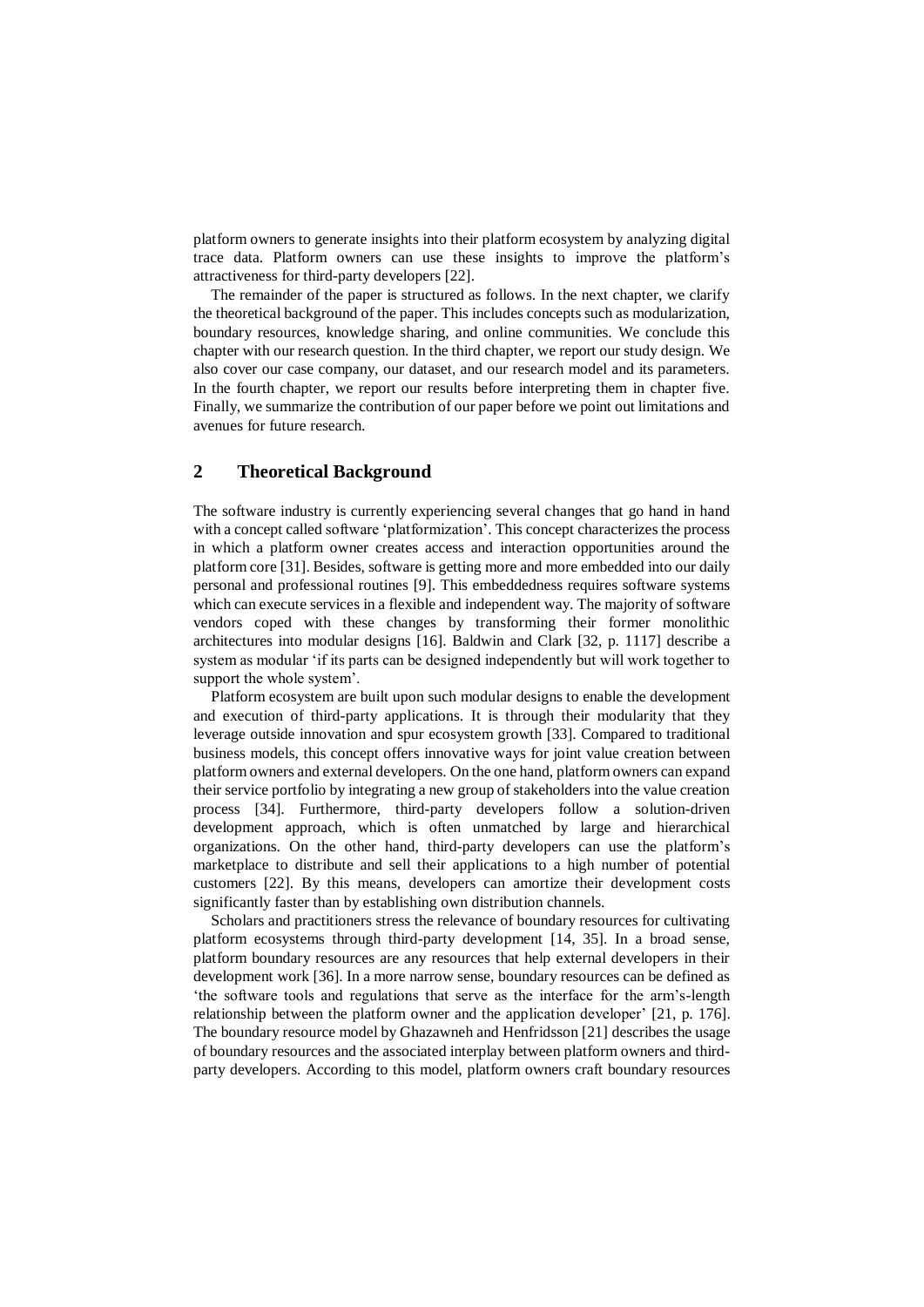and provide them in a space accessibly by third-party developers. Then, third-party developers use these boundary resources to build complementary applications. Researchers also theorize that platform owners can use boundary resources to govern third-party application development [2].

Prior research was mostly limited to three types of boundary resources: SKDs, APIs [21], and technical documentation [2, 37]. We argue that these resources fall short in explaining knowledge sharing in digital platform ecosystems to its full extent. Although third-party developers acquire a profound amount of knowledge through technical documentation, we find that platform owners maintain a plethora of additional resources to address knowledge boundaries within their ecosystem. Examples for such additional resources are blog posts [19], information portals, online communities, and sample code [14]. All of these examples are designed as self-services. Through this design, third-party developers can use the resources mostly independently. Foerderer, Kude, Schuetz and Heinzl [14] also describe the above-mentioned examples broadcasting approaches because they are accessible by third-party developers without having to interact with the platform owner. Consequently, such resources have efficient scaling potentials compared to helpdesks or account managers.

In this paper, we follow these more recent approaches and investigate the role of online communities for knowledge sharing at the boundary between platform owners and third-party developers. [23] points out, that software companies invest heavily in creating official documentation for millions of topics concerning their APIs. Thereby, writing technical documentation comes inevitable with the problem that very few experts compose documentation for a large and heterogenous crowd of developers. By doing so, these companies neglect how developers integrate information from the web into their development work. On the contrary, [23] and Parnin and Treude [24] describe a process called crowd documentation, which characterizes that developers produce a huge amount of indirect documentation by publishing and reading blog posts and question and answer forums [23, 24]. Furthermore, [23] found that developers get as much as 50% of their code from online communities like StackOverflow. Additionally, developers visit online communities up to then ten times more often than the official documentation [23].

Against this background, we explore how platform owners can profit from crowd documentation posted in online communities. Our subsequent argumentation is built upon the work of Fisher [38], who reasons that firms derive competitive advantage when engaging with online communities. More precisely, Fisher [38] claims that firms can profit from three types of benefits: Information benefits, influence benefits, and solidarity benefits. Information benefits arise because members of a firm will most likely be exposed to valuable, novel, and insightful messages that are shared among community members. Examples for information benefits are market insights or user innovations. Influence benefits describe that firms may be able to utilize a sense of obligation and reciprocity when engaging with an online community. Lastly, solidarity benefits characterize loyalty and willingness to do things for one another, without an expectation of getting something in return. In other words, by building rapport, community members might be turned into evangelists for the firm's products and services [38].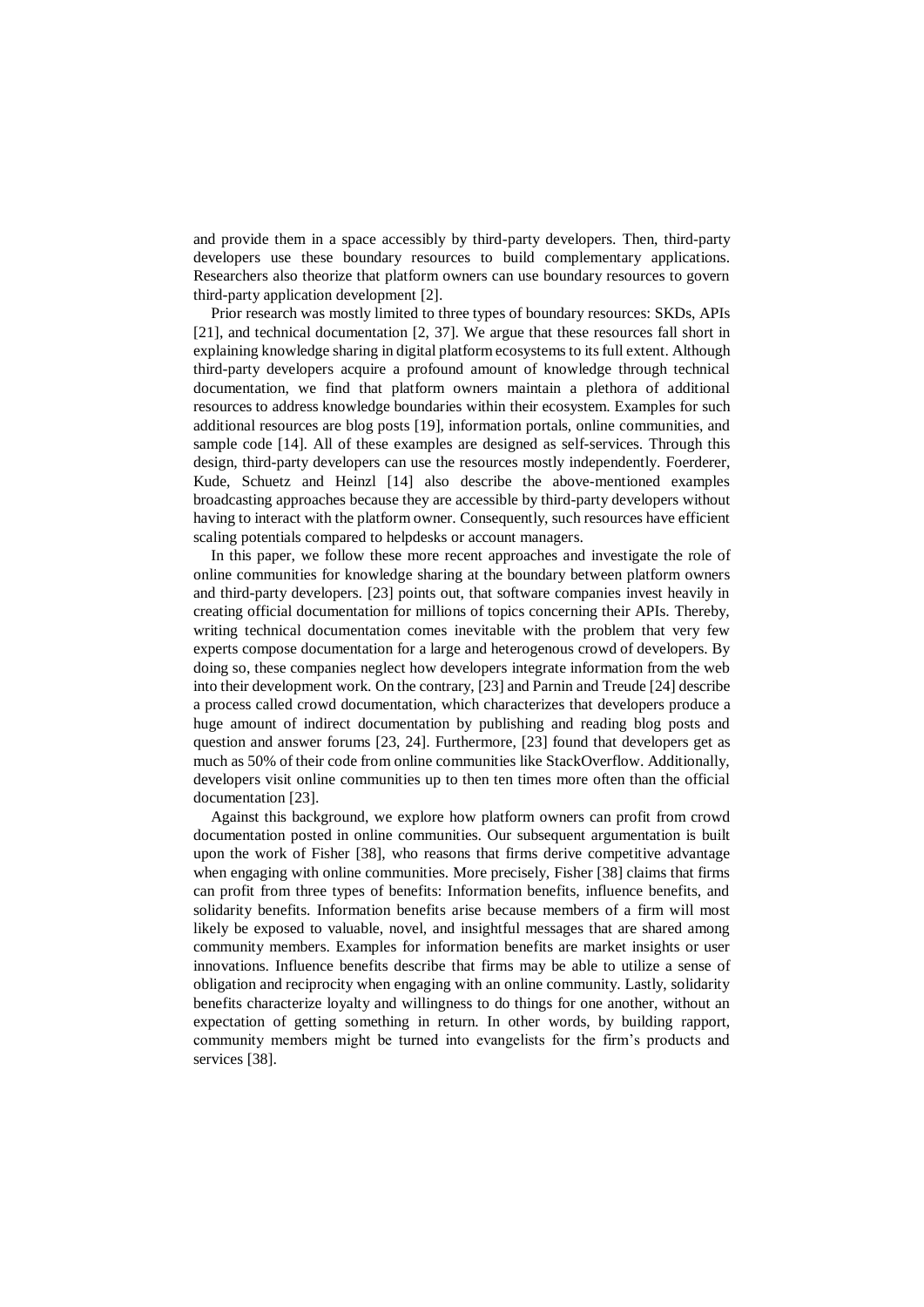In this paper, we focus on information benefits and conceptualize online communities as a key boundary resource for third-party developers. Furthermore, we define online communities as 'open collectives of dispersed individuals with members who share common interests, and these communities attend both their individual and their collective welfare' [39, p. 1224]. Emerging from technology-enabled forums, they facilitate communication and exchange among individuals and entities with shared interest [40]. However, in the information systems field, the role of online communities has mostly been discussed with respect to open source communities being a functional form of organization [41]. Some researchers investigated online communities as a means for knowledge sharing [42] and drivers for user contributions [39, 43-45]. We differentiate between autonomous and sponsored online communities [46, 47]. Whereas autonomous communities are acting mostly independent, sponsored online communities have at least one corporate entity that governs its activities. Due to our focus on digital platform ecosystems, we solely focus on online communities that are sponsored by a platform owner. Examples for such communities are SAP's Developer Community, Salesforce's Trailblazer Community or the Now Community.

While these communities have not received much attention in the platform ecosystem literature yet, they offer the potential to generate significant insights into the work and problems of third-party developers. For example, platform owners can engage in moderating behavior and thereby build relationship and trust with external developers. Some companies even use online communities as a social customer relationship tool (e.g. the Microsoft Office Support Forum) [48]. However, not only platform owners benefit from online communities. As mentioned above, online communities are strongly embedded into the work of software developers. For example, third-party developers can share development related problems and ask for solutions to be provided by the community. Also, when searching the web for potential solutions, online communities provide a vast amount of peer-reviewed knowledge articles. Prior research has shown that platform owner's engagement in sponsored communities has a significant positive effect on member's knowledge contributions [49]. In this paper, we seek to explore the information benefits that platform owners derive when engaging in sponsored communities. Thus, we formulate the following research question:

*Research question: How can platform owners generate information benefits when engaging in sponsored online communities?*

## **3 Dataset and Research Method**

To answer our research question, we conducted a single case study with SAP being the focal firm of our study [50]. We chose SAP for several reasons. First, SAP has a long history of collaborating with external partners to develop extensions for their ERP system. In other words, the modularity of their systems existed several years before the platform ecosystem literature emerged. For that reason, SAP managed to establish a large and dynamic ecosystem of partners and consulting firms around their technology. Second, we chose the context of enterprise software because the adoption of complex digital platforms requires complementary and specialized knowledge to unlock their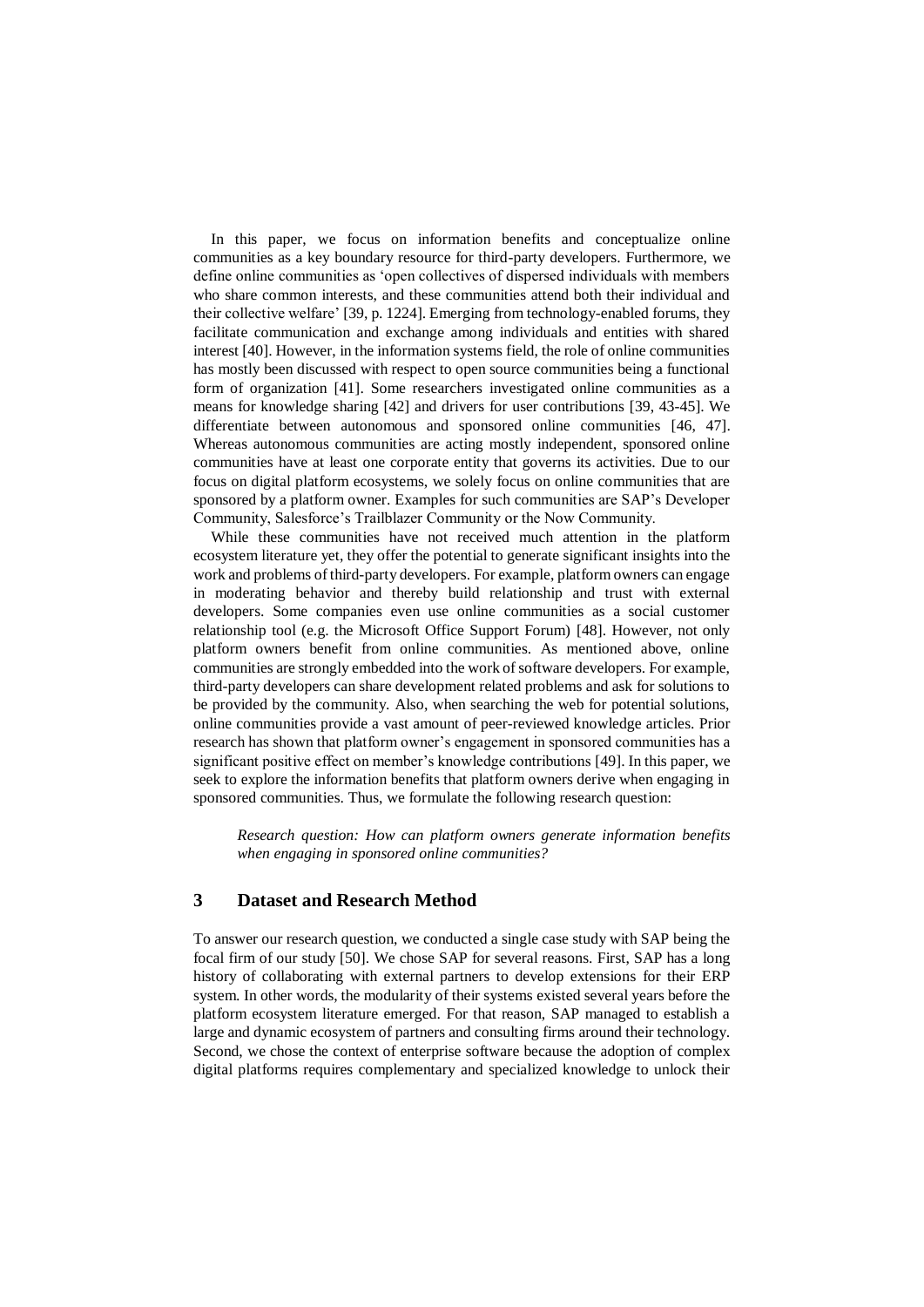productivity [14]. Consequently, frequent knowledge exchange between the platform owner and third-parties is necessary to establish a successful ecosystem. The extensibility of SAP's system has been further increased by the introduction of the SAP Cloud Platform [16]. Third, due to the idiosyncratic and specific needs of customers, SAP's products require customization to fit specific business practices. Therefore, we assume an accumulation of expert knowledge by third-parties. Fourth and most significant, SAP is hosting the SAP Community Network since 2003. Back then, the community was a major knowledge hub for developers of SAP's partner firms. Over the years, the community evolved into a knowledge repository for several other stakeholders such as SAP users, technical architects, consultants and system integrators. Today, the community comprises several areas: A question and answer forum, expert blogs, a technical library, a code-sharing gallery, e-learning catalogues, and wikis [15, 49]. Eight years after its introduction, the SAP community network had more than 2.5 million monthly active users [51].

We developed a web scrapper to extract data from the SAP community network. In particular, we crawled the question and answer forum of the community. In this forum, community members post questions that are answered by SAP employees or by other community members. Once a question has been posted, other members can either answer or comment on the question. Members can use 'likes' to upvote contributions of others. The thread initiator can mark an answer as 'accepted' to indicate that the answer solved his problem. With more than 2.5 million questions, the forum contains a vast amount of knowledge related to SAP's technology. Due to the scope of the paper, we limited ourselves to the topic 'cloud platform', crawling only pages that had the tag 'SAP Cloud Platform'. We collected the data in October 2019 and retrieved a dataset of 4866 pages. For our analysis, we used four data points per page. First, we excerpted the title of each page. Usually, the title describes the respective question in a short sentence (e.g. *'On-Premise connectivity without using cloud connector'*). Second, we extracted the question asked by the thread initiator. Third and fourth, we collected all corresponding answers and comments (see [52] for an example).

Next, we used a text mining approach [53] to analyze the huge amount of digital trace data [54-56]. Text mining is a method for analyzing big chunks of textual data like blog posts, social media data, or online discussion forums [29, 57]. Due to its automated, computationally intensive approach, it is an adequate method for analyzing large data sets such as SAP's developer community. Furthermore, it enables researchers to analyze text collections that are too large to code by hand [54]. Researchers have used several approaches for text mining, for example latent semantic analysis [58], probabilistic latent semantic analysis [59], latent dirichlet allocation [30] and sentiment analysis [60]. We used the latent dirichlet allocation (LDA) algorithm [30] of the python package 'Gensim' [61], because it enables the discovery of latent structures in textual data. With more than 28,000 citations, the LDA algorithm is one of the most frequently used algorithm for text mining [30]. Studies using the LDA algorithm have been published in leading IS journals, such as MIS Quarterly [62].

More precisely, we used topic modeling – an approach that uses the LDA algorithm [29]. Topic models rely on statistical associations of words in a text to generate latent topics. Such models search for clusters of co-occurring words that represent higher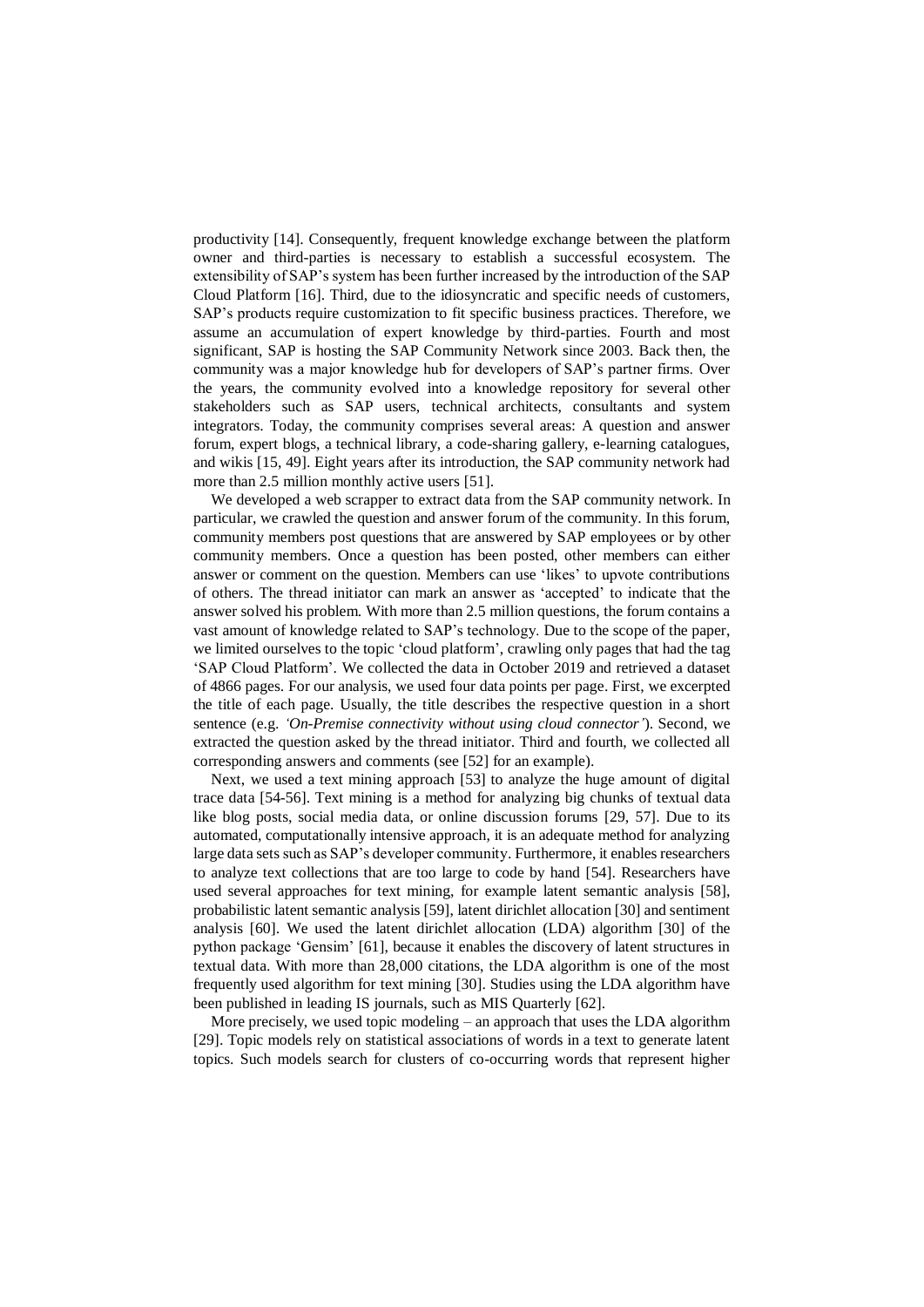order constructs [29, 63]. Compared to traditional research methods like interviews or surveys, topic models provide a computational lens into the structure of large text collections [64]. A disadvantage of the LDA algorithm is that it does not consider how topics are related to one another. We addressed this issue by in-depth sensemaking and content analysis of the topics. Additionally, we clustered semantically related topics into meta-topics.

Before we transformed our data into the required estimation form, we cleaned it from remaining HTML-tags. Then, we followed the steps as outlined in the literature [29, 61, 65]. We started with lowercasing our documents before we tokenized them by splitting them into single words. Thereafter, we lemmatized our tokens by transforming them into their dictionary form. The removal of irrelevant stop words such as 'this' or 'it' was done with the list of stop words from the python package 'nltk'. Where necessary, we manually added stop words during the first iterations of our model estimation. We added bi-grams and tri-grams for tokens that appeared more than 5 times. In the end, the data consist of 35729 unique tokens that we derived from 17058 documents.

We specified our model parameters as follows. First, we had to determine the number of topics to extract. Therefore, we used the number of unique tags as a proxy for the amount of topics [66]. Consequently, we evaluated all 'SAP Cloud Platform' sub-tags (e.g. 'SAP Cloud Platform Integration Suite') and merged similar sub-tags into one topic. For example, the tags 'SAP Cloud Platform Big Data Services' and 'SAP Cloud Platform Big Data Services Tools' were synthesized into a single topic. Once we evaluated the coherence of all tags, we decided to extract 25 topics from the data. Then, we set the chunk size to 17058 to process all our documents at once. Passes specify how often we train the model. We checked when additional passes added only marginal improvements. Consequently, we set this value to 25. Finally, we decided to loop over each document for 100 iterations to reach proper document convergence. **[Table 1](#page-7-0)** summarizes the parameters.

<span id="page-7-0"></span>

| Parameter           | Value |
|---------------------|-------|
| Number of topics    | 25    |
| Chunk size          | 17058 |
| Passes              | 25    |
| <b>Iterations</b>   | 100   |
| Number of tokens    | 35729 |
| Number of documents | 17058 |

**Table 1.** Model parameters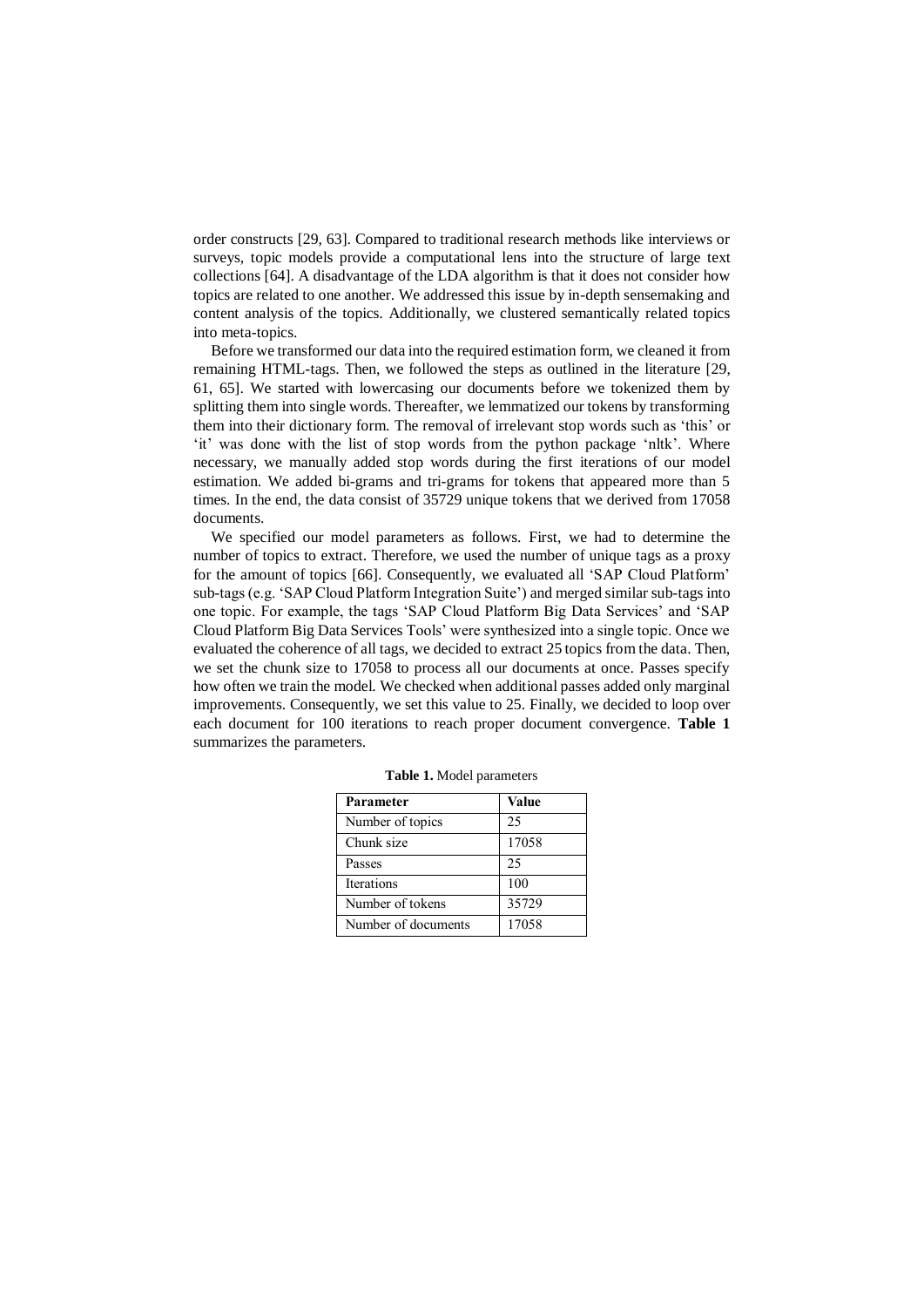We trained the model and received 25 topics respectively. More precisely, the model provided us with word combinations that co-occur frequently within the documents. Similar to Shi et al. [62], we focused on the top ten words per topic. Then, we applied qualitative sensemaking as outlined by Lindberg et al. [56] and analyzed the word-topic combinations in-depth. This analysis started with gathering and investigating examples in which the word combinations occur. We followed up with an iterative process of labeling the topics and stopped once we reached saturation. Background research was carried out where necessary. Once we had a clear concept of the topics, we started to developed topic descriptions. Based on the examples gathered in the previous steps, we searched for illustrative examples of the topics. Since the LDA algorithm does not consider relationships between the topics, we clustered our topics into six meta topics to further improve the structure and clarity of our results. Due to space constraints, we only report meta-topic names, topic names, topic descriptions and examples. A list of word-topic combinations, as well as a list of example pages per topic is available from the authors upon request.

#### **4 Results**

We report the results of our analysis in **[Table 2](#page-9-0)**. Based on our findings, we developed the following six meta-topics: User Accounts and Authentication, Connectivity, Cloud Database, Specific Technologies, SAP Resources and Installation. In the following, we describe these meta-topics by using illustrative topic excerpts.

An exemplary topic from the meta topic **User Accounts and Authentication** is Trial Account Privileges. While drilling into the details of the topic, we found that SAP is providing free trial accounts for the SAP Cloud Platform. However, these accounts come with inferior account privileges that result in several unexpected errors. One user reports the following issue: "*Everything goes fine except when doing create table statement, an insufficient privilege error appear[s]".* The meta-topic **Connectivity** comprises all topics regarding backend connectivity. An exemplary topic is Cloud Connector. This connector was developed by SAP to connect existing on-premises systems with the SAP Cloud Platform. Such integration is – of course – not done on the fly. Another user reveals: *"And after that, whenever I try to open the Cloud Connector, it says 'Could Not open Service manager'".* The meta topic **Cloud Database** contains all topics related to managing cloud databases and their associated tools. For the topic Database Administration, a user reports: *"The error message is Existence of database user/schema for schema Idf2c could not be checked in the underlying DBMS system due to an error. Contact HCP support if the error persists".* The meta topic **Specific Technologies** comprises several topics that focus on a single technology such as OSGi, OData or the SAP Document Service. OData is an open communication standard for REST APIs. It is part of the SAP Gateway. An example for this topic is a user who states: *"My team has set up a[n] odata provisioning in Neo environment […]. However, we have a new requirement to reuse the odata provisioning destination in [the CloudFoundry environment] […]".*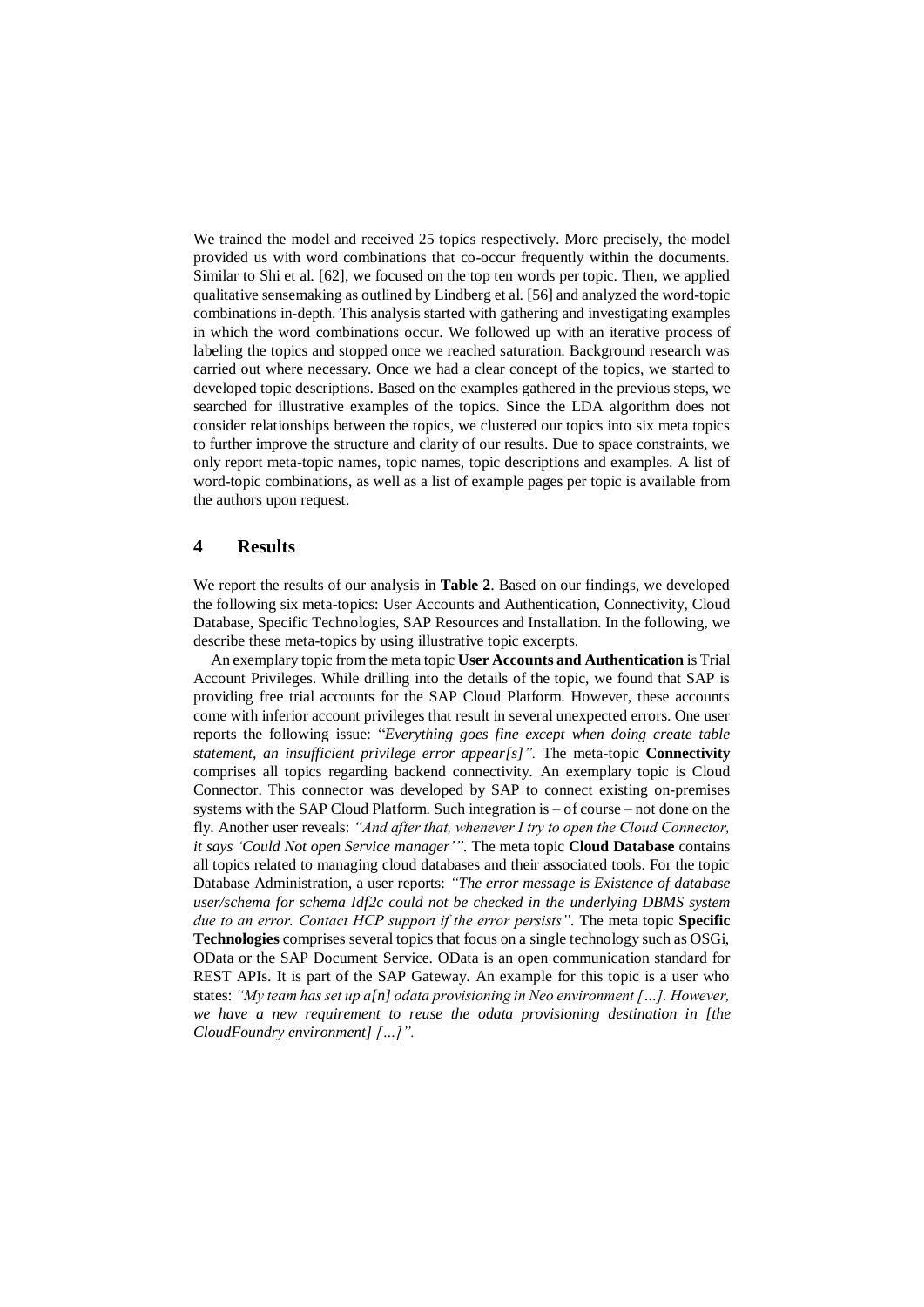| <b>Table 2. Model results</b> |  |  |
|-------------------------------|--|--|
|-------------------------------|--|--|

<span id="page-9-0"></span>

| Topic          | Description                                         | <b>Example</b>                                                                                                           |
|----------------|-----------------------------------------------------|--------------------------------------------------------------------------------------------------------------------------|
|                |                                                     | <b>Meta-Topic: User Accounts and Authentication</b>                                                                      |
| User           | Issues related to accessing                         | "Need help to register an user for an application in Cloud                                                               |
|                | Authenticati restricted applications or             | IDP when I enable the option in User Application Access:                                                                 |
| on             | systems.                                            | Private (Only users registered by the application can log on)"                                                           |
| Trial          | SAP provides free trial accounts                    | "I'm creating a JAVA app to create a table and access data                                                               |
| Account        | for their cloud. Issues due to                      | within HDI in SCP with trail account. Everything goes fine                                                               |
| Privileges     | missing privileges of trial                         | except when doing create table statement, an insufficient                                                                |
|                | accounts or users.                                  | privilege error appear."                                                                                                 |
| Cloud          | Issues related to accessing or                      | "I've verified this behavior with different developers. It's the                                                         |
| Platform       | creating cloud platform (trial)                     | same and all of them now blocked from accessing their SCP                                                                |
| Account        | accounts.                                           | trial accounts."                                                                                                         |
| Anonymous      | Anonymous logins provide                            | "I setup the anonymous login according to note: "1828575 -                                                               |
| User and       | access to SAP systems without                       | Anonymous login not supported while calling AS2 adapter."                                                                |
| Client         | any form of authentication.                         |                                                                                                                          |
|                | Issues related to such logins.                      |                                                                                                                          |
|                |                                                     | <b>Meta-Topic: Connectivity</b>                                                                                          |
| Cloud          | The SAP Cloud Connector                             | "I installed SAP Cloud Connector 2.0. It installed without                                                               |
| Connector      | connects the cloud platform                         | any problem. And after that, whenever I try to open the Cloud                                                            |
|                | with on-premises systems.                           | Connector, it says 'Could Not open Service manager'."                                                                    |
| Connecting     | Connection issues associated                        | "sometimes, while deploying a .war file to HCP, the execution                                                            |
| to Apache      | with Apache servers.                                | fails with an 'internal server error''                                                                                   |
| Server         |                                                     |                                                                                                                          |
| Apache         | Issues regarding the Catalina                       | "java.lang.NullPointerException: Cannot invoke                                                                           |
| Catalina       | Services of Apache Servers.                         | org.apache.catalina.Context.getServletContext()                                                                          |
| Connecting     |                                                     | Anyone experienced this error after the server startups?"<br>"It seems to me that you are trying to add a HANA system on |
| from SAP       | Issues with respect to<br>establishing a connection | <i>vour Eclipse IDE.</i>                                                                                                 |
| Tools for      | between SAP Developer Tools                         | The error: "Connection to host 'hanatrial.ondemand.com'                                                                  |
| Eclipse        | for Eclipse and a Back-End                          | failed" tells me that you have tried to add your Hana Trial                                                              |
|                | system.                                             | Account and while Eclipse tried to connect to that account                                                               |
|                |                                                     | and retrieve the available schema IDs it failed"                                                                         |
| Accessing      | Issues regarding connections to                     | "git clone [url of repository in SAP Cloud Platform Git                                                                  |
| Cloud          | GIT or ABAP repositories.                           | service], I get an error of fatal: Authentication failed for [url                                                        |
| Repository     |                                                     | of repository in SAP Cloud Platform Git service]'."                                                                      |
|                |                                                     | <b>Meta-Topic: Cloud Database</b>                                                                                        |
| Database       | Issues regarding the                                | "The error message is Existence of database user/schema for                                                              |
| Administrat    | management and administration                       | schema Id f2c could not be checked in the underlying DBMS                                                                |
| ion            | of databases.                                       | system due to an error. Contact HCP support if the error                                                                 |
|                |                                                     | persists."                                                                                                               |
| Tables and     | Issues regarding tables and                         | "HANA on SCP Neo: How can I create a HANA schema with                                                                    |
| Database       | database schemas of SAP Cloud JPA/Eclipselink?"     |                                                                                                                          |
| Schemas        | systems.                                            |                                                                                                                          |
| <b>SAPHANA</b> | The SAP HANA cockpit                                | "I Tried to access SAP HANA Cockpit (administration tool)                                                                |
| Cockpit        | provides several tools for                          | after creating MDC database in SAP Cloud trial, I am getting                                                             |
|                | administration and monitoring<br>of HANA databases. | 404 error."                                                                                                              |
| Mapping        | Issues regarding the mapping of                     | "I have requirement in message mapping. I need to map the                                                                |
| <b>Issues</b>  | values and tables.                                  | value dynamically based on following. for example: EN ->                                                                 |
|                |                                                     | <i>ENGLISH"</i>                                                                                                          |
| Cloud          | Issues related to instantiating                     | "A week ago I created a HANA Cloud instance on the Cloud                                                                 |
| Instances      | processes or services in the                        | Foundry Trial environment. This SAP HANA Instance stops                                                                  |
|                | cloud.                                              | after a certain time of inactivity. However, today I was not                                                             |
|                |                                                     | able to start the instance at all. It gives a message 'Stopping                                                          |
|                |                                                     | Failed'."                                                                                                                |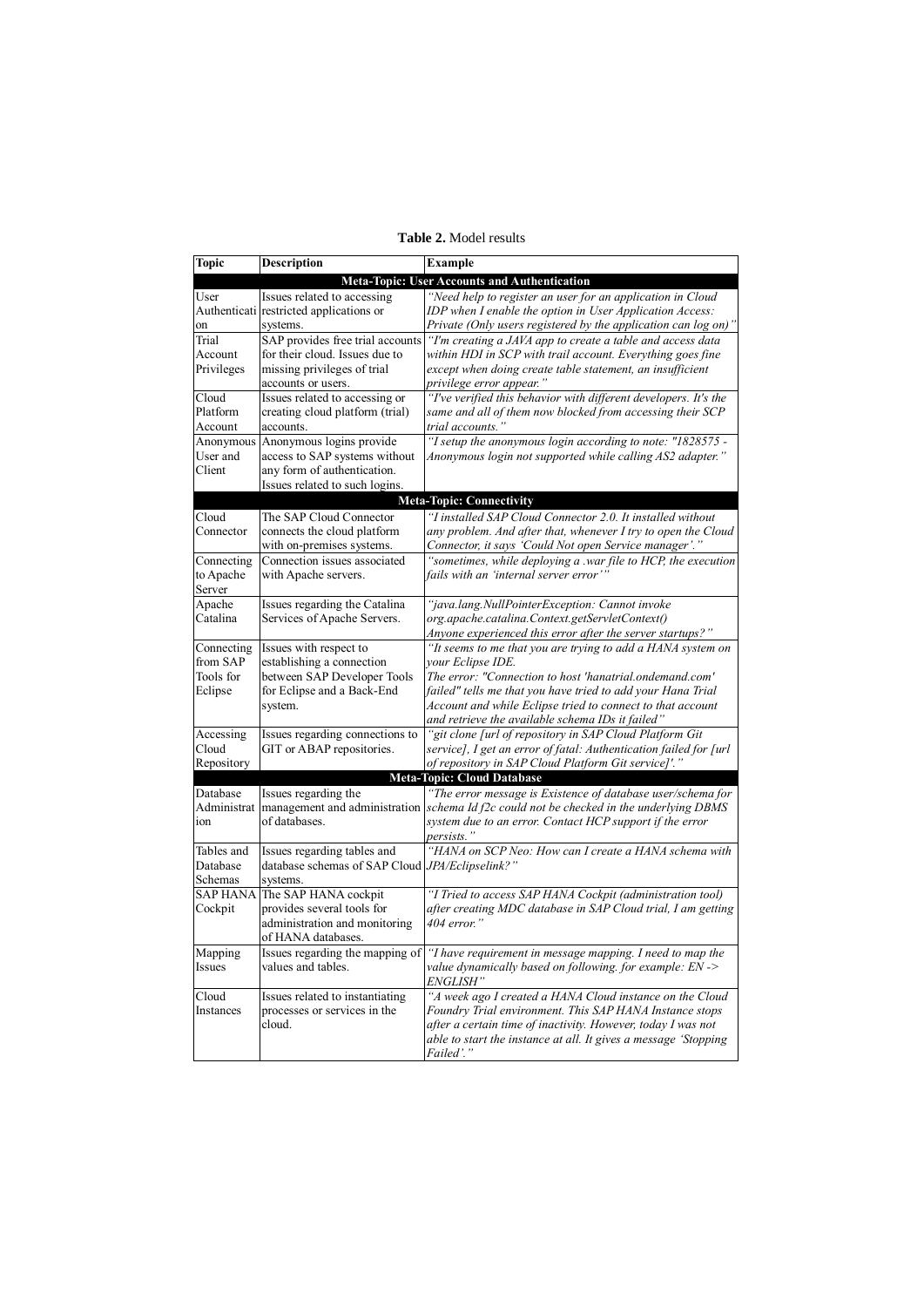| <b>Meta-Topic: Specific Technologies</b> |                                                              |                                                                                                                                |  |  |
|------------------------------------------|--------------------------------------------------------------|--------------------------------------------------------------------------------------------------------------------------------|--|--|
| OSGi                                     | OSGi is a framework for                                      | "I cannot find any good samples showing how to create and                                                                      |  |  |
|                                          | developing and deploying                                     | deploy a WAB (web application bundle) to HCP Java EE 6                                                                         |  |  |
|                                          | modular<br>java-based applications. It is                    | Web Profile Server along with deploying the osgi bundles it<br>requires."                                                      |  |  |
|                                          | part of SAP's technology stack.                              |                                                                                                                                |  |  |
| OData                                    | OData (Open Data Protocol) is                                | "My team has set up a odata provisioning in Neo                                                                                |  |  |
|                                          | a communication standard for                                 | environment and the UI5 app is able to query data from it                                                                      |  |  |
|                                          | RESTAPIs. It is part of the                                  | when deploying to Neo. The authentication type is                                                                              |  |  |
|                                          | SAP Gateway.                                                 | AppToAppSSO. However, we have a new requirement to reuse<br>the odata provisioning destination in CF and build a new UI5       |  |  |
|                                          |                                                              | app using that destination which deployed to CF."                                                                              |  |  |
| CMIS and                                 | CMIS is an open standard that                                | "In the openSAP course we showed the following scenario:                                                                       |  |  |
| SAP                                      | allows different content                                     | The Document Service implements the CMIS protocol but is                                                                       |  |  |
| Document                                 | management systems to                                        | available only from apps running inside HCP. The CMIS                                                                          |  |  |
| Service                                  | interoperate. The SAP<br>document service is an              | protocol can however be proxied, such a proxy is already<br>preimplemented and you only need to configure & deploy it,         |  |  |
|                                          | implementation of the CMIS                                   | see Document Service: Access from External Applications"                                                                       |  |  |
|                                          | standard.                                                    |                                                                                                                                |  |  |
| Email                                    | All issues related to Email                                  | "I want to deploy a spring boot application in SAP Cloud                                                                       |  |  |
| Integration                              | integration of the SAP Cloud                                 | Platform Neo environment. It has a endpoint /sendmail which                                                                    |  |  |
|                                          | Platform (e.g. for sending<br>notifications).                | sends a mail to a particular user when called. For now, I<br>have hard coded the credentials in application.properties file    |  |  |
|                                          |                                                              | and it works."                                                                                                                 |  |  |
| Kepler IDE                               | Kepler is a version of the                                   | "I am getting the following error while installing HANA tools                                                                  |  |  |
|                                          | Eclipse IDE. All issues                                      | in eclipse: Unable to read repository                                                                                          |  |  |
| Mobile                                   | associated with the Kepler IDE.<br>All issues related to SAP | https://tools.hana.ondemand.com/kepler"                                                                                        |  |  |
| Services                                 | mobile cards and services.                                   | "My approach: to develop a nodejs app based on SAP<br>Approuter. In my scenario, I was using Mobile Services on                |  |  |
|                                          |                                                              | Cloud Foundry and we have Application Runtime service                                                                          |  |  |
|                                          |                                                              | quotas, so I decided to build a CAP nodejs app with                                                                            |  |  |
|                                          |                                                              | <i>approuter</i> "                                                                                                             |  |  |
| NetWeaver                                | SAP NetWeaver is the software                                | "There exists a free Gateway Demo system provided by SAP.                                                                      |  |  |
| Technology                               | stack for many SAP<br>applications. All issues related       | It provides different example services. Maybe they are useful<br>for your needs. All details are described in post SAP         |  |  |
|                                          | to the NetWeaver technology.                                 | Netweaver Gateway Demo System and the posts linked in that                                                                     |  |  |
|                                          |                                                              | post (eg what services are provided, how you get access )"                                                                     |  |  |
| Application                              | All issues related to runtime                                | "I am trying to create a Full Stack Application for Cloud                                                                      |  |  |
| Runtimes                                 | environments and deployment                                  | Foundry in WEB IDE Full Stack. Project Structure/modules                                                                       |  |  |
|                                          | of applications.                                             | consists of java cds hdb. Required Project settings done. Not<br>able to find the root cause for the same or not able to debug |  |  |
|                                          |                                                              | what could be the issue."                                                                                                      |  |  |
|                                          | Interoperabi All issues related to the                       | "The error message indicates that you have an issue with                                                                       |  |  |
| lity                                     | interoperability of technologies                             | your Java truststore. What (Open?)JDK version do you have                                                                      |  |  |
|                                          | used by the SAP Cloud                                        | installed? Do you have the cacert file installed in the Java                                                                   |  |  |
|                                          | Platform.                                                    | folder under /lib/security?"<br><b>Meta-Topic: SAP Resources</b>                                                               |  |  |
|                                          |                                                              | SAP Help Issues related to the SAP Help <i>'For more information on managing entitlements, see:</i>                            |  |  |
| Portal                                   | Portal. This portal is a major                               | https://help.sap.com/viewer/65de2977205c403bbc107264b8e                                                                        |  |  |
|                                          | information resource for SAP's                               | ccf4b/Cloud/enUS/c8248745dde24afb91479361de336111.htm                                                                          |  |  |
|                                          | Partners.                                                    |                                                                                                                                |  |  |
|                                          |                                                              | <b>Meta-Topic: Installation</b>                                                                                                |  |  |
| Installing<br><b>SAP Tools</b>           | All issues related to installing<br>SAP Developer Tools for  | "I had no problems installing the SAP HANA Cloud Platform<br>Tools, but I cannot install SAP HANA Tools. (I am using           |  |  |
| for Eclipse                              | Eclipse.                                                     | Eclipse Java EE IDE for Web Developers. Version: Mars.2                                                                        |  |  |
|                                          |                                                              | Release (4.5.2) Build id: 20160218-0600 with Java Web                                                                          |  |  |
|                                          |                                                              | Server)''                                                                                                                      |  |  |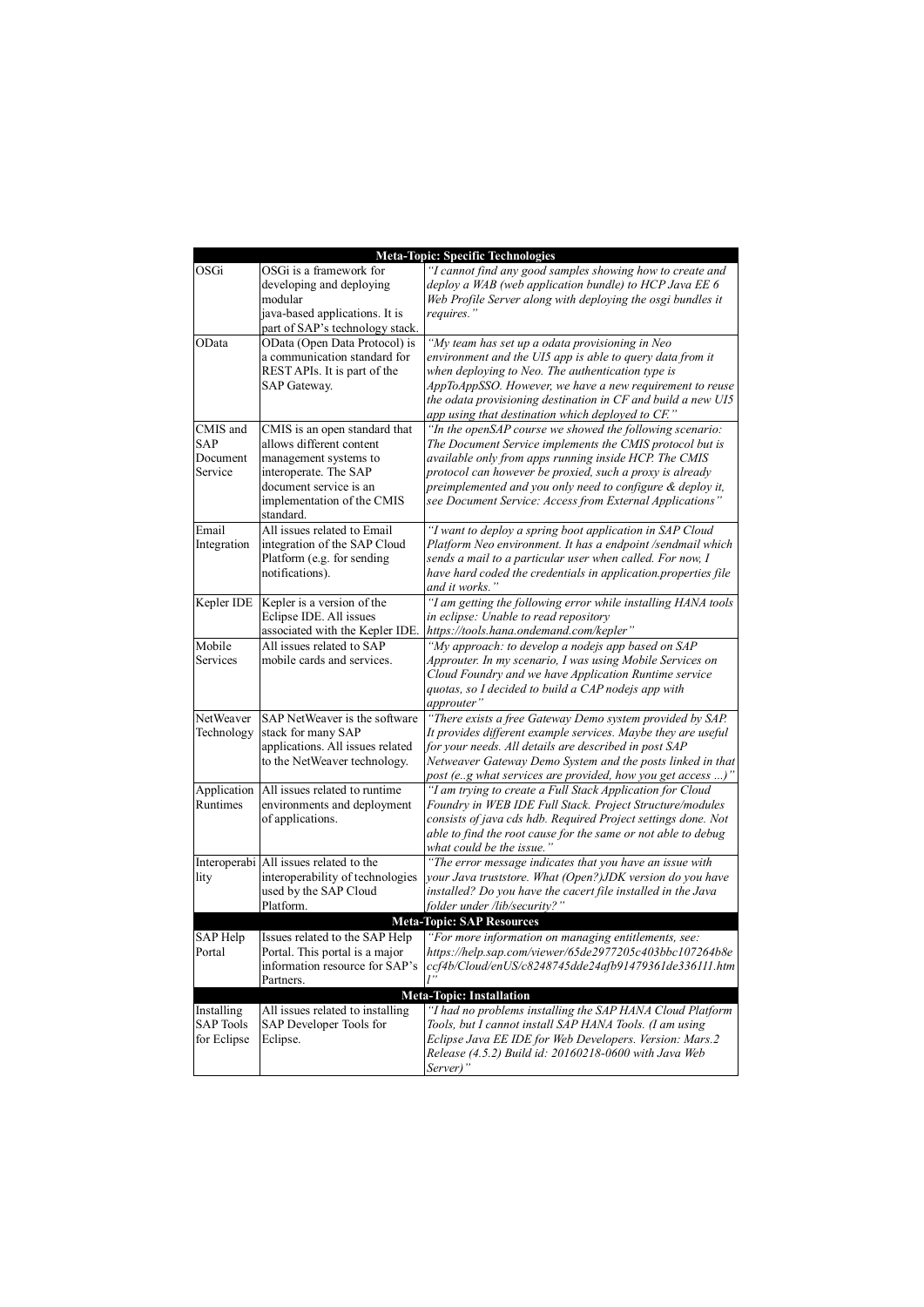The remaining two meta topics consist of one topic each. The meta topic **SAP Resources** covers the topic SAP Help Portal. This portal is a central information hub of SAP's partner and comprises content such as product hierarchies or learning journeys. The contributions from this topic usually reference some parts of the portal. In **[Table 2](#page-9-0)** we provide an example in which a SAP employee answers a question by referencing an article on entitlement: *"For more information on managing entitlements, see: […]"*. The meta topic **Installation** consists of the topic Installing SAP tools for Eclipse. A member reports: *"I had no problems installing the SAP HANA Cloud Platform Tools, but I cannot install SAP HANA Tools. (I am using Eclipse Java EE IDE for Web Developer)".* In the next step, we discuss how SAP can generate information benefits from the ongoing discourse in the community.

## **5 Interpretation**

The aim of this paper was to explore the information benefit that platform owners derive from analyzing activities in online communities. We showed that platform owners can use topic modeling to extract latent topics that are frequently discussed in the community. Thereby, we provide them with a means to generate information benefits from digital trace data. Furthermore, by clustering the topics into higher order metatopics, we added semantic relationships between the topics.

Platform owners can use the aforementioned information benefit in two ways. On the one hand, they can use it to improve the tuning of existing boundary resources. On the other hand, they can use feedback from third-party developers to refine the platform core (e.g. through bug fixes). We structured the remaining discussion along these two avenues. With **[Figure 1](#page-11-0)**, we provide a model that illustrates this idea.



<span id="page-11-0"></span>Figure 1. The role of online communities in third-party application development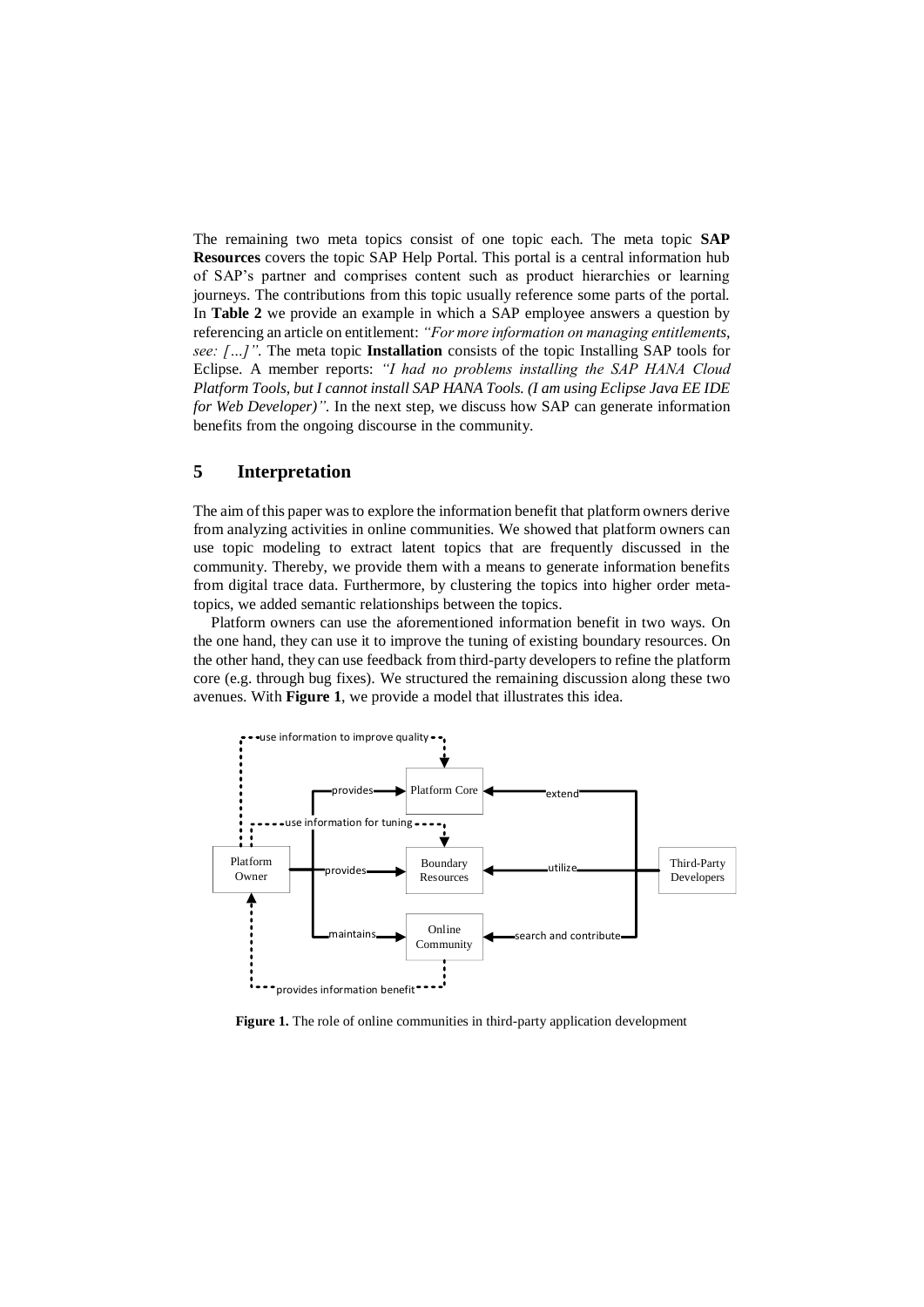Regarding the improvement of the platform core, platform owners can use the topics and meta-topics to prioritize questions and issues of the community. For example, consider the following two topics: 'Trial Account Privileges' and 'Tables and Database Schemas'. The usage of trial accounts is free of charge for community members. Issues from this topic will probably not affect any running systems. However, issues from the topic 'Tables and Database Schemas' might affect a variety of SAP's customers. Consequently, it can directly affect SAP's value delivery in a harmful way. Such prioritization is also relevant because platform owners can adjust the allocation of time and resources to the most relevant topics. Platform owners can drill into more details by comparing total and relative statistics of the topics, for example by using 'term frequency – inverse document frequency' (commonly known as TF-IDF) measures [67]. Additionally, our data-based topic extraction helps platform owners to structure areas without tags (e.g. the topic 'Accessing Cloud Repository').

Furthermore, platform owners generate significant insights into bugs that third-party developers experience. In this regard, we differentiate between actual bugs and errors that arouse from incorrect handling of the technology (e.g. wrong connection settings). For the former, we identified a prime example in the topic 'Cloud Instances'. Thereby, an issue reported by a community member led to a bug fix. After the issue was reported, an SAP employee replied: *"Update: the problem was identified and has been fixed. You should be able to start/stop your instances again. Please let us know if you still encounter problems".* We identified another fix in the topic 'SAP HANA Cockpit'. After several community members reported an issue regarding the Admin Cockpit, an SAP employee opened a ticket. After the fix he stated: *"Hi All, [i]t should work now. I will close this ticket. If you have another issue then please open a new ticket".*

We classify the feedback on errors that arose from incorrect handling of the technology as an information benefit. Such errors are indicators for missing, misleading, or outdated information in technical documentation or tutorials. For example, in the topic Mobile Services a user reports: *"I'm trying to follow the tutorial 'Implement Your First Screen in an iOS APP' and at step 5, when the following code has to be added […] there is an error saying […]".* For this particular example, the destination of a controller was not set correct. SAP can use this feedback to update the tutorial. Another user reported: "*I am starting to play with HCP IoT Services and I am hitting a problem following the Starter Kit for SAP HCP IoT Services tutorial/instructions […]. The problem appears when trying to simulate sending data from a device using the python script provided in the starter kit".* Besides an information benefit regarding tutorials, we found similar issues regarding the SAP Help Portal. One user reports: *"We have build [a] Proxy Bridge for Document Service. Based on the Help guide […] [https://help.sap.com/\[...\].](https://help.sap.com/%5b...%5d) But while [we] access the Url for testing the service […]. [We get the] error message […]."* All three cases demonstrate how SAP generates an information benefit regarding their boundary resources. In the topic application runtimes, we managed to identify a top contributor because his name appeared as the fifth most frequent word. Consequently, platform owners can identify experts and reward them with badges or titles.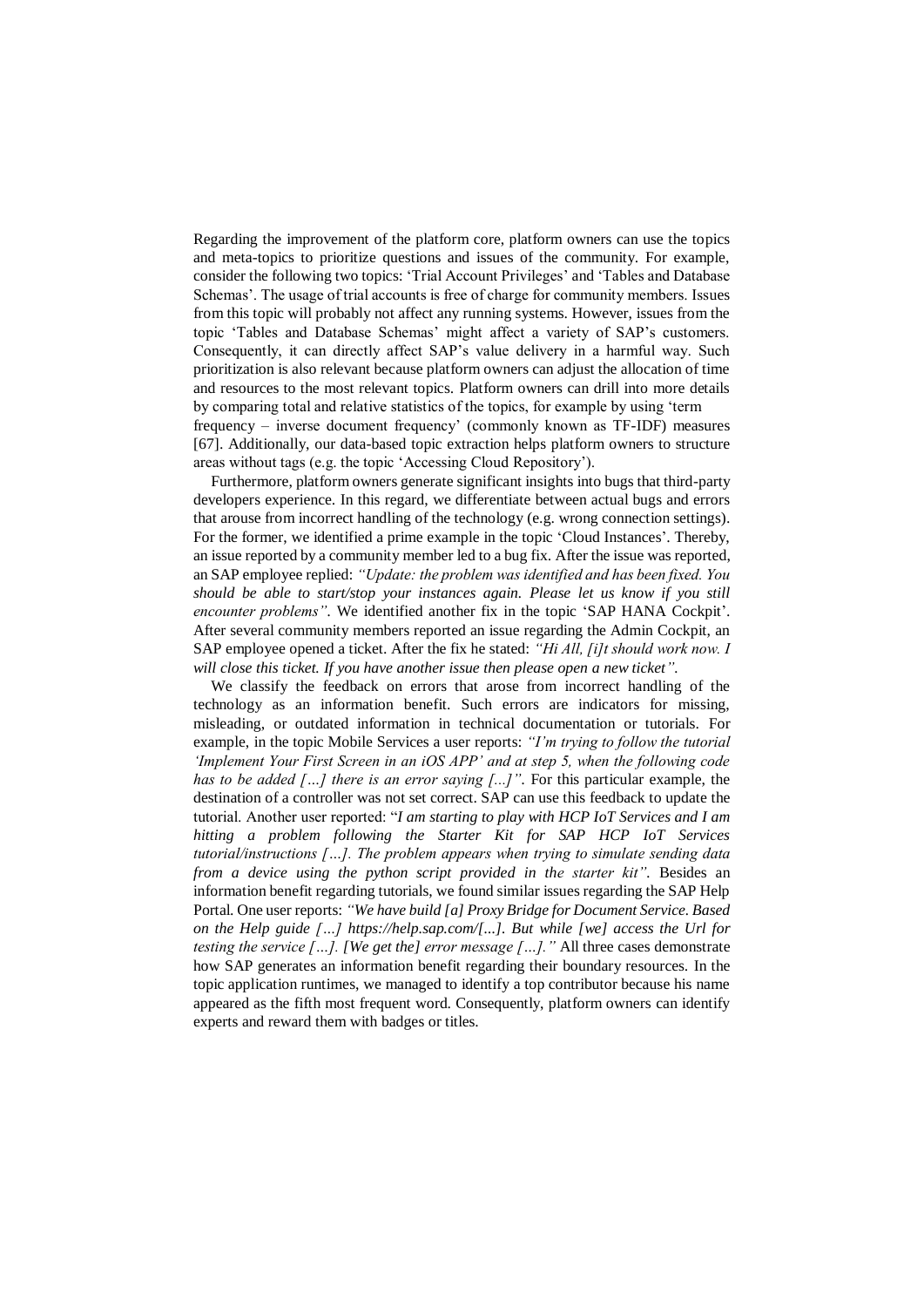## **6 Conclusion and Limitations**

In this paper, we built upon a new and broader understanding of boundary resources in digital platform ecosystems. More precisely, we emphasized the necessity for extending the threefold differentiation of APIs, SDKs, and technical documentation. By considering new types of boundary resources (e.g. blogs and online communities), we contribute and expand the current discourse on knowledge sharing in digital platform ecosystems. Furthermore, we pursued on investigating how platform owners can generate an information benefit when engaging in sponsored online communities. Based on the LDA-algorithm, we presented a data-driven and text-mining based approach for generating information benefits from online community data. Furthermore, we theorize and show how platform owners can transform the results into competitive advantage.

As any other research, our paper is not without limitations. Firstly, we conducted a single case study [50, 68] with SAP being the focal firm of our study. Therefore, we acknowledge that our results are specific to our case company [69]. Although single case studies are limited with regards to drawing causations and generalizability [69], we see no issues in repeating our study with any other case company. Second, due to using data from a question and answer forum of a third-party developer ecosystem, we approve an overrepresentation of negative feedback about the platform ecosystem due to errors and issues reported in the community. We are currently digging deeper into how platform owners can use information benefits from online communities by conducting interviews.

We suggest that future research addresses the following three areas. First, whilst we focused on sponsored online communities of enterprise software platforms, future research should also investigate the role of autonomous communities for digital platform ecosystem. Therefore, other researchers should shed light onto the role of StackOverflow for digital platform ecosystem. For example, on StackOverflow, more than 1.3 million questions are tagged 'Android'. Second, whilst the research on digital platform ecosystems is still growing, the area of platform evolution remains largely untouched. We identified that gathering longitudinal case data is a major challenge for conducting research on platform evolution. By using trace data from an online community, we can use the evolvement of topics over time as a proxy for platform evolution. Third, as outlined by Gaskin et al. [70], we suggest the analysis of sociomaterial routines in third-party developer communities. Based on a typology of questions, we might derive activity-routine combinations that help platform owners in moderating their community.

#### **References**

- 1. Gawer, A.: What Drives Shifts in Platform Boundaries: An Organizational Perspective. In: DRUID. (2015)
- 2. Schreieck, M., Wiesche, M., Krcmar, H.: Design and Governance of Platform Ecosystems Key Concepts and Issues for Future Research. In: Twenty-Fourth European Conference on Information Systems (ECIS). (2016)
- 3. Hein, A., Schreieck, M., Riasanow, T., Soto-Setzke, D., Wiesche, M., Böhm, M., Krcmar, H.: Digital Platform Ecosystems. Electronic Markets 30, 87-98 (2020)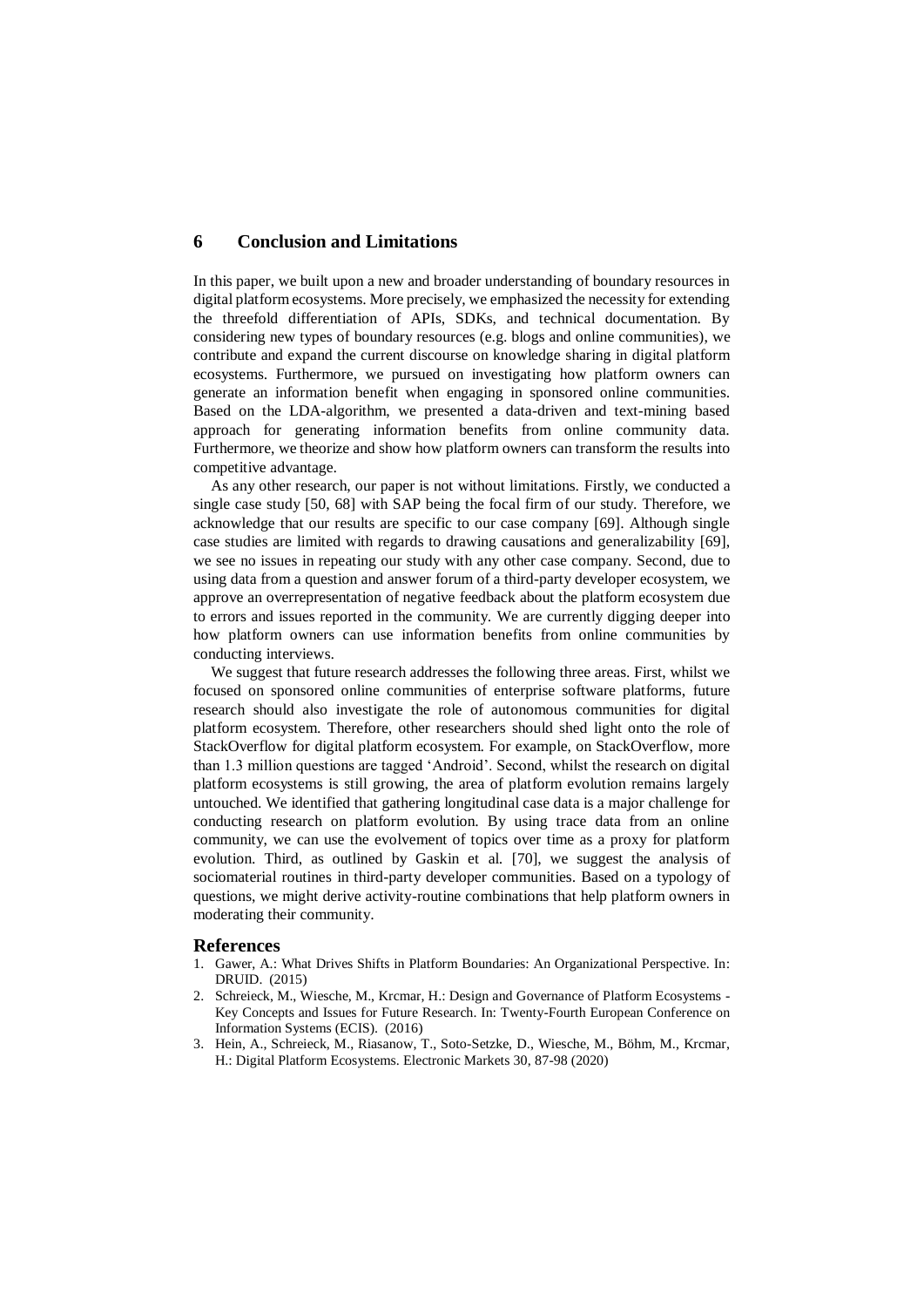- 4. Cusumano, M.A., Yoffie, D.B., Gawer, A.: The Future of Platforms. MITSloan Management Review 61, 45-54 (2020)
- 5. Yoo, Y., Boland, R.J., Lyytinen, K., Majchrzak, A.: Organizing for Innovation in the Digitized World. Organization Science 23, 1398-1408 (2012)
- 6. Tiwana, A., Konsynski, B., Bush, A.A.: Platform Evolution: Coevolution of Platform Architecture, Governance, and Environmental Dynamics. Information Systems Research 21, 675-687 (2010)
- 7. de Reuver, M., Sorensen, C., Basole, R.C.: The Digital Platform: A Research Agenda. Journal of Information Technology 33, 124-135 (2017)
- 8. Katz, M.L., Shapiro, C.: Network Externalities, Competition, and Compatibility. The American Economic Review 75, 424-440 (1985)
- 9. Tiwana, A.: Platform Ecosystems Aligning Architecture, Governance, and Strategy. Morgan Kaufmann, Walham (2014)
- 10. Song, P., Xue, L., Rai, A., Zhang, C.: The Ecosystem of Software Platform: A Study of Asymmetric Cross-Side Network Effects and Platform Governance. MIS Quarterly 42, 121- 142 (2018)
- 11. Weiss, N., Schreieck, M., Wiesche, M., Krcmar, H.: Setting Up a Platform Ecosystem How to Integrate App Developer Experience. In: 2018 IEEE International Conference on Engineering, Technology and Innovation. (2018)
- 12. SAP SE[, https://store.sap.com/en/](https://store.sap.com/en/) (Accessed: 22.12.2020)
- 13. ServiceNow Inc., [https://store.servicenow.com/sn\\_appstore\\_store.do#!/store/home](https://store.servicenow.com/sn_appstore_store.do#!/store/home) (Accessed: 22/12/2020))
- 14. Foerderer, J., Kude, T., Schuetz, S.W., Heinzl, A.: Knowledge Boundaries in Enterprise Software Platform Development: Antecedents and Consquences for Platform Governance. Information Systems Journal 29, 1-26 (2019)
- 15. Huang, P., Ceccagnoli, M., Forman, C., Wu, D.J.: When Do ISVs Join a Platform Ecosystem? Evidence from the Enterprise Software Industry. In: Proceedings of the Thirtieth International Conference on Information Systems. (2009)
- 16. Schreieck, M., Wiesche, M., Kude, T., Krcmar, H.: Shifting to the Cloud How SAP's Partners Cope with the Change. In: Proceedings of the 52nd Hawaii International Conference on System Sciences. (2019)
- 17. Amazon Web Services Inc., [https://aws.amazon.com/de/blogs/awsforsap/aws-and-sap](https://aws.amazon.com/de/blogs/awsforsap/aws-and-sap-announce-iot-interoperability-solution/)[announce-iot-interoperability-solution/](https://aws.amazon.com/de/blogs/awsforsap/aws-and-sap-announce-iot-interoperability-solution/) (Accessed: 22.12.2019)
- 18. Ceccagnoli, M., Forman, C., Huang, P., Wu, D.J.: Cocreation of Value in a Platform Ecosystem: The Case of Enterprise Software. MIS Quarterly 36, 263-290 (2012)
- 19. Eaton, B., Elaluf-Calderwood, S., Sorensen, C.: Distributed Tuning of Boundary Resources: The Case of Apple's iOS Service System. MIS Quarterly 39, 217-243 (2015)
- 20. Sarker, S., Sarker, S., Sahaym, A., Bjorn-Andersen, N.: Exploring Value Cocreation in Relationships Between an ERP Vendor and its Partners: A Revelatory Case Study. MIS Quarterly 36, 317-338 (2012)
- 21. Ghazawneh, A., Henfridsson, O.: Balancing Platform Control and External Contribution in Third-Party Development: The Boundary Resources Model. Information Systems Journal 23, 173-192 (2013)
- 22. Goldbach, T., Benlian, A.: How Informal Control Modes Affect Developers' Trust in a Platform Vendor and Platform Stickiness. In: Proceedings der 12. Internationalen Tagung Wirtschaftsinformatik. (2015)
- 23. Ninlabs Research, <http://blog.ninlabs.com/2013/03/api-documentation/> (Accessed: 22.12.2020)
- 24. Parnin, C., Treude, C.: Measuring API Documentation on the Web. In: Web2SE'11, pp. 25- 30. (2011)
- 25. Oracle Corporation, <https://community.oracle.com/tech/developers/categories/> (Accessed: 22.12.2020)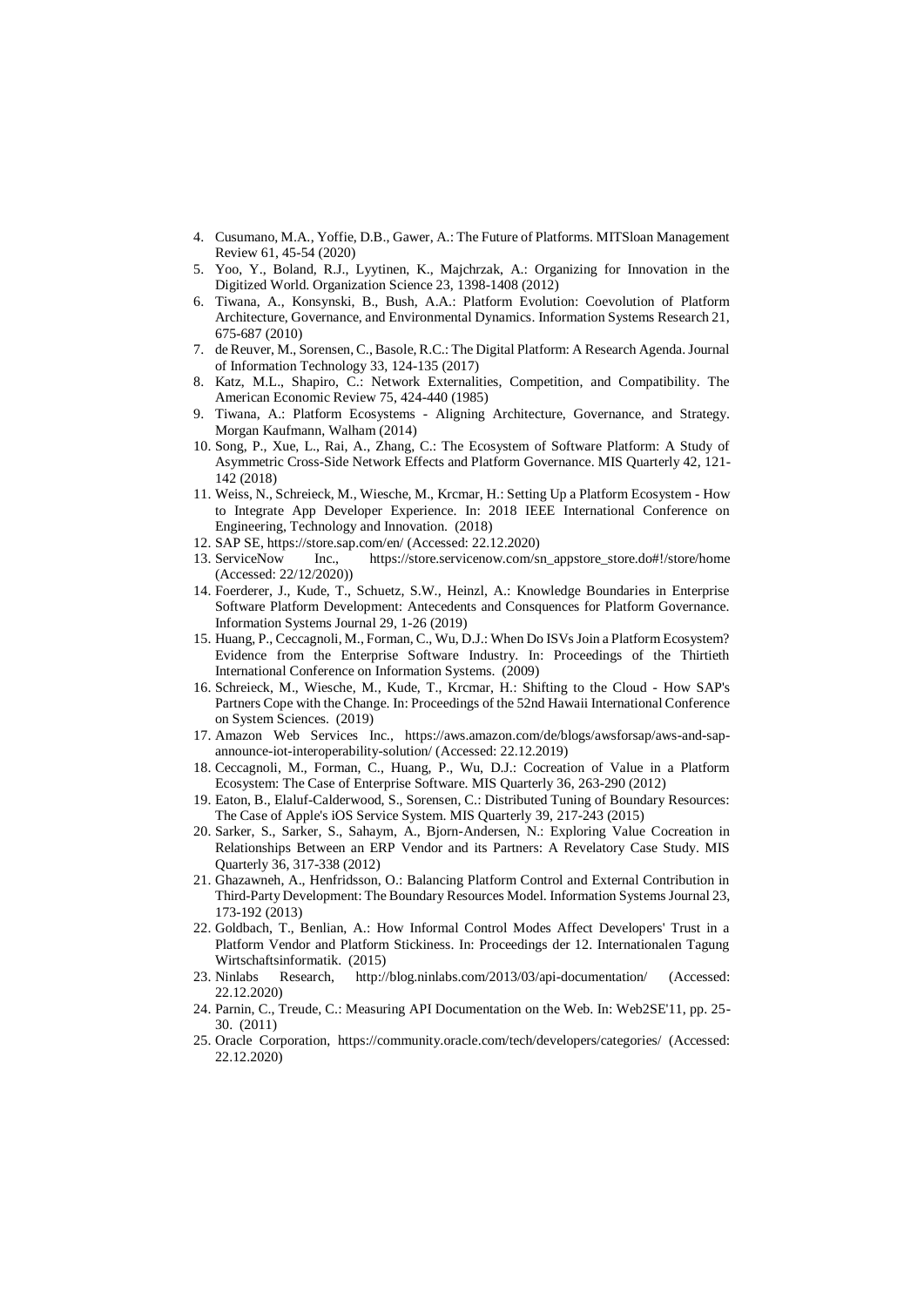- 26. Salesforce.com Inc.,<https://developer.salesforce.com/forums/ForumsCategories> (Accessed: 22.12.2020)
- 27. SAP SE[, https://community.sap.com/](https://community.sap.com/) (Accessed: 22.12.2020)
- 28. Blei, D.M.: Probabilistic Topic Models. Communications of the ACM 55, 77-84 (2012)
- 29. Hannigan, T.R., Haans, R.F.J., Vakili, K., Tchalian, H., Glaser, V.L., Wang, M.S., Kaplan, S., Jennings, P.D.: Topic Modeling in Management Research: Rendering New Theory from Textual Data. Academy of Management Annals 13, 586-632 (2019)
- 30. Blei, D.M., Ng, A.Y., Jordan, M.I.: Latent Dirichlet Allocation. The Journal of Machine Learning Research 3, 993-1022 (2003)
- 31. Benlian, A., Kettinger, W.K., Sunyaev, A., Winkler, T.J.: Special Section: The Transformative Value of Cloud Computing: A Decoupling, Platformization, and Recombination Theoretical Framework. Journal of Management Information Systems 35, 719-739 (2018)
- 32. Baldwin, C.Y., Clark, K.B.: The Architecture of Participation: Does Code Architecture Mitigate Free Riding in the Open Source Development Model? Management Science 52, 1116-1127 (2006)
- 33. Boudreau, K., Lakhani, K.R.: How to Manage Outside Innovation. MIT Sloan Management Review 50, 69-76 (2009)
- 34. Schreieck, M., Wiesche, M.: How Established Companies Leverage IT Platform for Value Co-Creation - Insights from Banking. In: Proceedings of the Twenty-Fifth European Conference on Information Systems., pp. 1726-1741. (2017)
- 35. West, J., Mace, M.: Browsing as the Killer App: Explaining the Rapid Success of Apple's iPhone. Telecommunications Policy 34, 270-286 (2010)
- 36. Pruegl, R., Schreier, M.: Learning from Leading-Edge Customers at The Sims: Opening the Innovation Process Using Toolkits. R&D Management 36, 237-250 (2006)
- 37. Dal Bianco, V., Myllärniemi, V., Komssi, M., Raatikainen, M.: The Role of Platform Boundary Resources in Software Ecosystems: A Case Study. 11th Working IEEE/IFIP Conference on Software Architecture (WICSA), (2014)
- 38. Fisher, G.: Online Communities and Firm Advantages. Academy of Management Review 44, 279-298 (2019)
- 39. Faraj, S., Jarvenpaa, S.L., Majchrzak, A.: Knowledge Collaboration in Online Communities. Organization Science 22, 1224-1239 (2011)
- 40. Autio, E., Dahlander, L., Frederiksen, L.: Information Exposure, Opportunity Evaluation, and Entrepreneurial Action: An Investigation of an Online User Community. Academy of Management Journal 56, 1348-1371 (2013)
- 41. Lindberg, A., Berente, N., Gaskin, J., Lyytinen, K.: Coordinating Interdependencies in Online Communities: A Study of an Open Source Software Project. Information Systems Research 27, (2016)
- 42. Faraj, S., Johnson, S.L.: Network Exchange Patterns in Online Communities. Organization Science 22, 1464-1480 (2011)
- 43. Ma, M., Agarwal, R.: Through a Glass Darkly: Information Technology Design, Identity Verification, and Knowledge Contribution in Online Communities. Information Systems Research 18, 42-67 (2007)
- 44. Ray, S., Kim, S.S., Morris, J.G.: The Central Role of Engagement in Online Communities. Information Systems Research 25, 528-546 (2014)
- 45. Dahlander, L., Frederiksen, L.: The Core and Cosmopolitans: A Relational View of Innovation in User Communities. Organization Science 23, 998-1007 (2012)
- 46. Blohm, I., Kahl, V., Leimeister, J.M., Krcmar, H.: Enhancing Absorptive Capacity in Open Innovation Communities. In: Leimeister, J.M., Rajagopalan, B. (eds.) Virtual Communities. M.E. Sharpe Publisher, Armonk, New York (2014)
- 47. West, J., O'Mahony, S.: The Role of Participation Architecture in Growing Sponsored Open Source Communities. Industry and Innovation 15, 145-168 (2008)